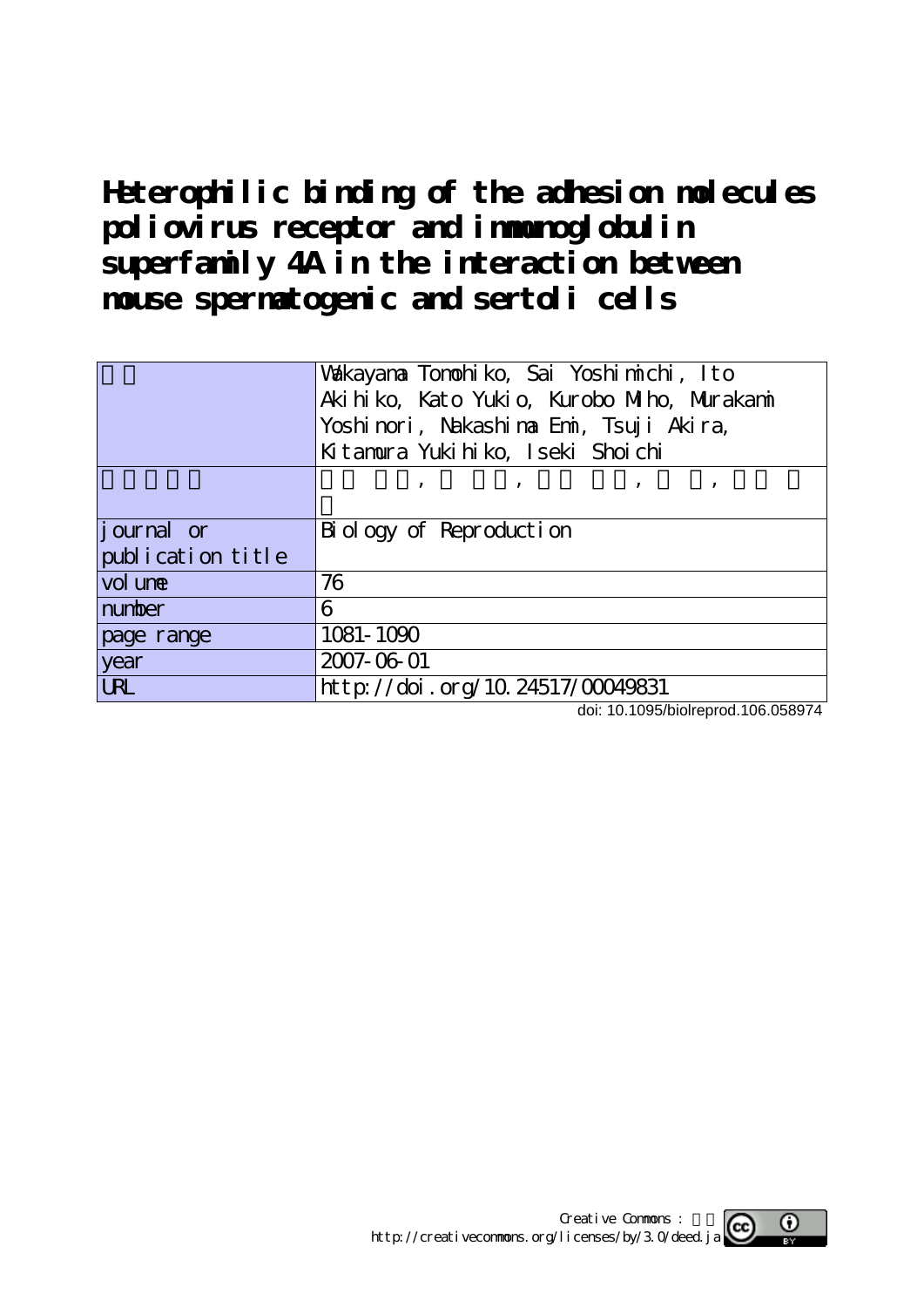# Heterophilic Binding of the Adhesion Molecules Poliovirus Receptor and Immunoglobulin Superfamily 4A in the Interaction Between Mouse Spermatogenic and Sertoli Cells<sup>1</sup>

Tomohiko Wakayama, $^{2,3}$  Yoshimichi Sai, $^4$  Akihiko Ito, $^5$  Yukio Kato, $^6$  Miho Kurobo, $^3$  Yoshinori Murakami, $^7$ Emi Nakashima, $^4$  Akira Tsuji, $^6$  Yukihiko Kitamura, $^8$  and Shoichi Iseki $^3$ 

Department of Histology and Embryology, $3$  Graduate School of Medical Science, Kanazawa University, Kanazawa 920-8640, Japan

Department of Pharmaceutics,<sup>4</sup> Kyoritsu University of Pharmacy, Tokyo 105-8512, Japan

Department of Surgical Pathology,<sup>5</sup> Kobe University Medical School, Kobe 650-0017, Japan

Division of Pharmaceutical Sciences,<sup>6</sup> Graduate School of Natural Science and Technology, Kanazawa University, Kanazawa 920-1192, Japan

Tumor Suppression and Functional Genomics Project,<sup>7</sup> National Cancer Center Research Institute, Tokyo 104-0045, Japan Developmental Research Laboratories,<sup>8</sup> Shionogi and Company, Osaka 561-0825, Japan

### ABSTRACT

The cell adhesion protein immunoglobulin superfamily 4A (IGSF4A) is expressed on the surfaces of spermatogenic cells in the mouse testis. During spermatogenesis, IGSF4A is considered to bind to the surface of Sertoli cells in a heterophilic manner. To identify this unknown partner of IGSF4A, we generated rat monoclonal antibodies against the membrane proteins of mouse Sertoli cells grown in primary culture. Using these monoclonal antibodies, we isolated a clone that immunostained Sertoli cells and reacted with the product of immunoprecipitation of the homogenate of mouse testis with anti-IGSF4A antibody. Subsequently, to identify the Sertoli cell membrane protein that is recognized by this monoclonal antibody, we performed expression cloning of a cDNA library from the mouse testis. As a result, we identified poliovirus receptor (PVR), which is another IGSFtype cell adhesion molecule, as the binding partner of IGSF4A. The antibodies raised against PVR and IGSF4A immunoprecipitated both antigens in the homogenate of mouse testis. Immunoreactivity for PVR was present in Sertoli cells but not in spermatogenic cells at all stages of spermatogenesis. Overexpression of PVR in TM4, a mouse Sertoli cell line, increased more than three-fold its capacity to adhere to Tera-2, which is a human cell line that expresses IGSF4A. These findings suggest that the heterophilic binding of PVR to IGSF4A is responsible, at least in part, for the interaction between Sertoli and spermatogenic cells during mouse spermatogenesis.

CD155, Necl-2, Necl-5, SgIGSF, spermatogenesis, testis, TSLC1

Received: 20 November 2006. First decision: 16 December 2006. Accepted: 15 February 2007.  $© 2007$  by the Society for the Study of Reproduction, Inc. ISSN: 0006-3363. http://www.biolreprod.org

### INTRODUCTION

Spermatogenesis is the process through which highly differentiated spermatozoa are produced from spermatogenic cells. It is well established that this process is regulated by a variety of hormonal and local humoral factors [1]. Another possible key factor for the regulation of spermatogenesis is direct interaction between spermatogenic and Sertoli cells. The structural junctions formed between these two cell populations include the desmosome-like junction, basal ectoplasmic specialization (ES), and apical ES [2, 3]. The apical ES is formed between elongated spermatids and Sertoli cells near the apical surface of the seminiferous epithelium. It is composed of hexagonally arranged actin filament bundles that are sandwiched between the plasma membrane and flattened cisternae of the endoplasmic reticulum in Sertoli cells [4]. There is evidence that several cell adhesion molecules are involved in the apical ES [5, 6]. Some of these adhesins belong to the immunoglobulin superfamily (IGSF), which is characterized by extracellular regions that contain Ig-like domains [7]. On the other hand, the desmosome-like junction and basal ES attach Sertoli cells to spermatogonia, spermatocytes, and round spermatids, but not to elongating spermatids [8, 9]. The cell adhesion molecules involved in the desmosome-like junction and basal ES are largely unknown.

Previously, we have reported the isolation from the mouse testis of a cell adhesion molecule called spermatogenic immunoglobulin superfamily (SgIGSF) [10]. SgIGSF has been identified as the mouse homolog of IGSF4A, which is a member of the IGSF [11]. IGSF4A is also known as tumor suppressor in lung cancer 1 (TSLC1) [12], RA175 [13], synaptic cell adhesion molecule (SynCAM) [14] and nectinlike molecule-2 (Necl-2) [15]. In the mouse testis, IGSF4A is expressed exclusively on the surfaces of spermatogenic cells and not on Sertoli cells, which suggests that homophilic binding between IGSF4A molecules is not involved in the spermatogenic-Sertoli cell interaction. Furthermore, recombinant IGSF4A can adhere to primary cultured Sertoli cells, which suggests that IGSF4A forms a heterophilic bond with some other molecule expressed on the Sertoli cell surface [16]. Recent studies have demonstrated that male mice that lack the gene for IGSF4A are infertile due to a remarkable decrease in the numbers of mature spermatozoa [17–20], which indicates that the cell-cell interaction involving IGSF4A plays an

<sup>&</sup>lt;sup>1</sup>Supported by grants-in-aid from the Ministry of Education, Science and Culture of Japan and the Honjin Foundation in Kanazawa University.

 $2$ Correspondence: Tomohiko Wakayama, Department of Histology and Embryology, Graduate School of Medical Science, 13–1 Takara-machi, Kanazawa 920-8640, Japan. FAX: 81 76 234 4220; e-mail: twaka@basic.m.kanazawa-u.ac.jp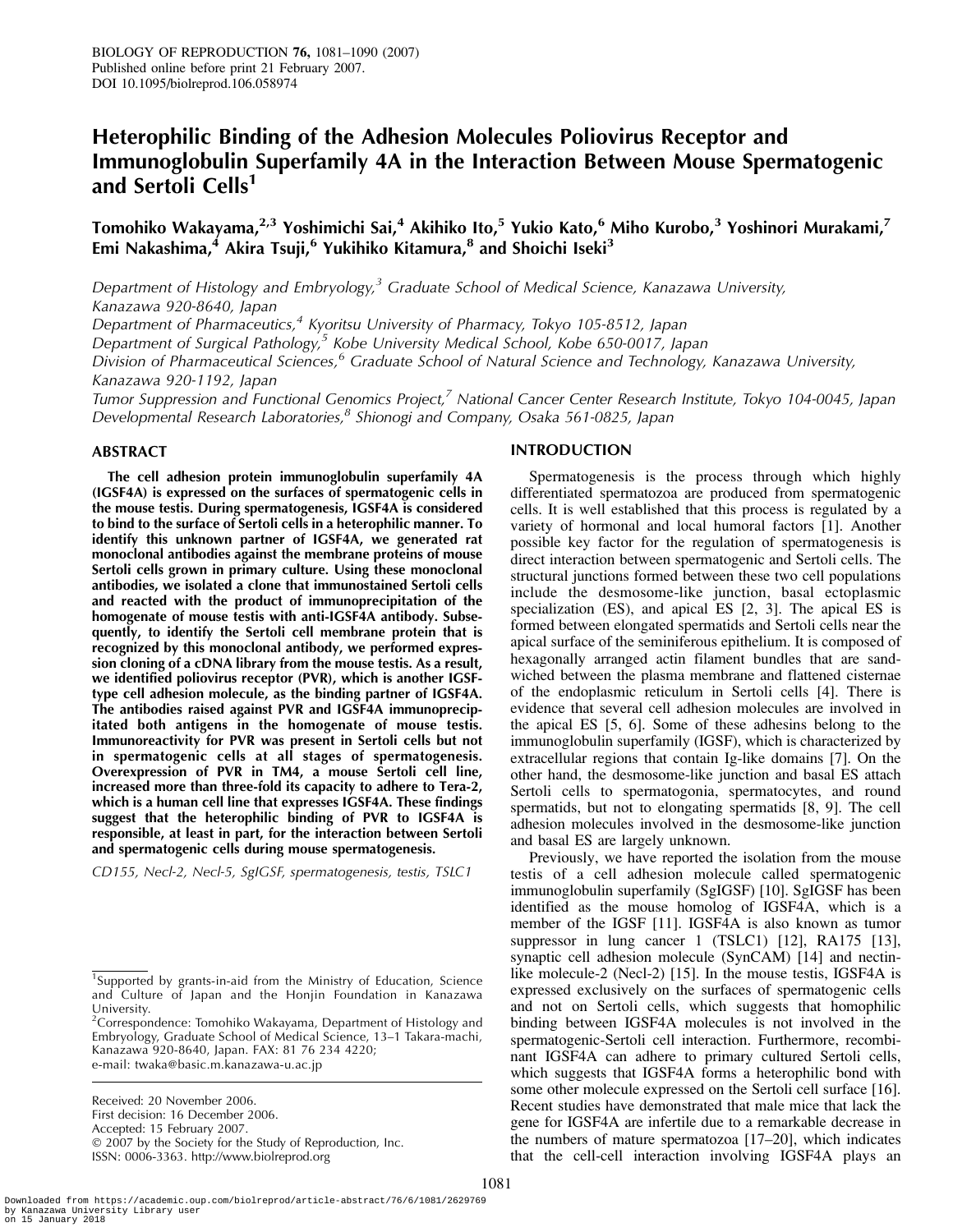indispensable role in spermatogenesis. These lines of evidence led us to investigate the cell adhesion molecule produced by Sertoli cells that binds to IGSF4A.

In the present study, using rat monoclonal antibodies raised against the membrane proteins of murine Sertoli cells, we identify poliovirus receptor (PVR), a previously known member of the IGSF, as a Sertoli cell-specific binding partner of IGSF4A.

# MATERIALS AND METHODS

#### Animals and Tissue Preparation

Male Slc:ddY mice at 10 wk of age were purchased from Nippon SLC (Hamamatsu, Japan) and female WKY/NCrj Wistar rats were purchased from Charles River Laboratories Japan (Yokohama, Japan). The mice were raised under standard laboratory conditions with a 12L:12D cycle and free access to food and water. All animal experiments were performed according to Guidelines for the Care and Use of Laboratory Animals at Kanazawa University.

#### Cell Lines

The murine myeloma cell line SP2/O-Ag14, murine Sertoli cell line TM4, and human embryonic carcinoma cell line Tera-2 were obtained from ATCC (Manassas, VA). SP2/O-Ag14 was maintained in Dulbecco modified Eagle medium (DMEM) (Sigma-Aldrich, St. Louis, MO) that contained 10% fetal bovine serum (FBS; ICN Biomedicals, Costa Mesa, CA) at  $37^{\circ}$ C in  $5\%$  CO<sub>2</sub>. TM4 was maintained in Ham F-12/DMEM (Sigma-Aldrich) that contained 2.5% FBS and 5% horse serum (Invitrogen, Carlsbad, CA) at  $37^{\circ}$ C in 5% CO<sub>2</sub>. Tera-2 was maintained in McCoy 5a medium (Sigma-Aldrich) that contained 1.5 mM L-glutamine and 15% FBS at 37°C in 5%  $CO_2$ .

# Primary Cultures of Sertoli cells and the Molecular Adhesion Experiment

The isolation and primary culture of Sertoli cells from immature mouse testis were performed as previously described [16]. Sertoli cells cultured on coverslips were fixed with cold 50% methanol and 50% acetone for 10 min, washed in PBS, and incubated with PBS that contained 3% BSA (Sigma-Aldrich), to avoid nonspecific binding of proteins. Preparation of the recombinant protein sIGSF4A-Fc, which comprises the extracellular domain of mouse IGSF4A combined with the Fc of human IgG, has been described previously [21]. After washing PBS, the cells were incubated with sIGSF4A-Fc  $(50 \mu g/ml)$  for 2 h at room temperature. The adhesion of sIGSF4A-Fc to the surfaces of Sertoli cells was visualized by incubating the cells with 1 µg/ml chicken monoclonal anti-SynCAM/TSLC1 (anti-IGSF4A) IgY antibody (clone 3E1; Medical & Biological Laboratories, Nagoya, Japan), which recognizes the extracellular domain of mouse IGSF4A, and then with FITC-labeled goat anti-chicken IgY at 1:100 (Medical & Biological Laboratories) for 1 h at room temperature. For the negative control, the cells were incubated with the Fc of human IgG alone followed by the chicken anti-IGSF4A IgY antibody and either FITC-labeled goat anti-chicken IgY antibody or FITClabeled goat anti-human Fc antibody. The cells were counterstained in the nucleus with 100 ng/ml Hoechst 33258 and subjected to immunofluorescence microscopy using the BX50/BX-FLA apparatus (Olympus, Tokyo, Japan).

#### Immunoprecipitation and Western Blot Analysis

Immunoprecipitation and Western blotting were performed as previously described [16]. Briefly, a cell lysate from a 10-wk-old mouse testis that contained 200 mg of protein was preabsorbed with protein G-agarose (Roche Diagnostics, Mannheim, Germany) for at least  $3 h$  at  $4^{\circ}$ C. After centrifugation, the supernatant was incubated with 10 µg of rabbit polyclonal anti-IGSF4A antibody [16] or 10 µg of rat monoclonal anti-PVR (clone 8G3) antibody for 2 h, and then incubated with protein G-agarose for at least 3 h at 4°C. After centrifugation, the immunoprecipitated product was washed and resuspended in SDS-PAGE sample buffer for SDS-PAGE.

The cell lysate from the mouse testis and the immunoprecipitated products were subjected to SDS-PAGE and transferred to PVDF membranes (Bio-Rad Laboratories, Hercules, CA). The blots were incubated with rabbit polyclonal anti-IGSF4A antibody (1:1000) or rat monoclonal anti-PVR (clone 8G3) antibody (1:2000). After washing, the blots were further incubated with horseradish peroxidase-conjugated anti-rabbit IgG or anti-rat IgG antibody (1:5000) (DAKO, Glostrup, Denmark). Immunoreactivities were detected with x-ray film after treatment of the blots with the chemiluminescent reagent ECL Plus (Amersham Pharmacia Biotech, Uppsala, Sweden).

### Immunohistochemistry

Immunohistochemistry at the light microscopic level was performed as previously described [16, 22, 23]. Briefly, the 4% paraformaldehyde-fixed frozen sections of the mouse testis were first treated with 10% normal goat serum to prevent nonspecific antibody binding, and then incubated overnight at  $4^{\circ}$ C with the following antibodies: rat monoclonal anti-PVR (clone  $8G3$ ) antibody at 1  $\mu$ g/ ml, rabbit polyclonal anti-IGSF4A antibody at 1 µg/ml [16], mouse monoclonal anti-tyrosine a-tubulin antibody (clone TUB-1A2; Sigma-Aldrich) at a 1:2000 dilution  $[24]$  or normal rat IgG (DAKO) at 1  $\mu$ g/ml. After the sections were washed in PBS, the immunoreactivities were visualized by incubating the sections with anti-rabbit IgG antibody conjugated with Alexa Fluor 488 (Molecular Probes, Eugene, OR) (1:400) or anti-rat IgG antibody conjugated with Alexa Fluor 594 (1:400) for 1 h at room temperature. The F-actin-binding protein phalloidin conjugated with Alexa Fluor 488 (1:200) was also used to visualize F-actin. The sections were counterstained in the nucleus with 100 ng/ml bisbenzimide H33258 (Hoechst 33258) (Sigma-Aldrich). The sections were then observed with an immunofluorescence microscope (BX50/BX-FLA) or a confocal laser scanning microscope (LSM510; Carl Zeiss, Oberkochen, Germany).

For ultrastructural localization of PVR in the mouse seminiferous epithelium, the postembedding immunoreaction method was performed, as described previously [25, 26]. Ultrathin sections were cut from an LR White (Sigma-Aldrich)-embedded testis block and mounted onto nickel grids. The sections were treated with buffer A (1% normal goat serum, 1% BSA, 0.1% Tween-20, and 0.1% sodium azide in PBS [pH 8.2]) for 30 min, and then incubated with rat monoclonal anti-PVR (clone 8G3) antibody at 1 µg/ml in buffer A for 1 h at room temperature. After washing with buffer A, the sections were subjected to a reaction with colloidal gold (10 nm)-conjugated anti-rat IgG (British BioCell, Cardiff, UK) antibody at a 1:100 dilution in buffer A for 1 h at room temperature. They were then contrasted with uranyl acetate and examined under a JEM-1210 electron microscope (JEOL, Tokyo, Japan).

### Production of the Rat Monoclonal Antibody Library

The production of rat monoclonal antibodies was performed according to the rat lymph node method [27]. Isolation of the membrane protein fraction from cultured Sertoli cells was performed as described previously [28]. Three female WKY/NCrj Wistar rats were injected intracutaneously in the hind footpads with 400 µl of an emulsion that contained 1 mg of Sertoli cell membrane proteins in physiological saline and Freund complete adjuvant (Difco, Detroit, MI) mixed at 1:1. Two weeks later, the enlarged medial iliac lymph nodes were dissected from the rats under ether anesthesia and decapsulated in serum-free DMEM to make a lymphocyte suspension. The lymphocytes ( $1 \times 10^8$ ) and the mouse myeloma SP2/O-Ag14 cells ( $2 \times 10^7$ ) were fused in serum-free DMEM that contained 50% (w/v) polyethylene glycol 4000 (Merck, Darmstadt, Germany) and 5% dimethyl sulfoxide. The fused cells were resuspended in HAT selection medium, which consists of GIT medium (Wako Pure Chemical Industries, Osaka, Japan), 10% FBS, 10% BM-condimed H1 (Roche, Mannheim, Germany), 10 mM hypoxanthine (H), 0.4 mM aminopterin (A), and 1.6 mM thymidine (T). They were plated in four 96-well tissue culture plates (Becton Dickinson) and cultured at  $37^{\circ}$ C in  $5\%$  CO<sub>2</sub>.

The culture medium supernatants were screened in immunohistochemistry and immunoprecipitation assays for antibodies against Sertoli cell membrane proteins that bind to IGSF4A. First, the supernatants were subjected to immunohistochemistry, to examine reactivities with Sertoli cells. The positive supernatants were then examined for reactivities with IGSF4A-immunoprecipitated products of Sertoli cell membrane proteins by Western blotting.

#### Expression cloning of cDNA

An oligo(dT)-primed TripleEX cDNA library from mouse Sertoli cell  $poly(A)$  RNA was prepared in *Escherichia coli* XL-1 Blue according to the manufacturers instructions (Clontech, Palo Alto, CA). Expression cloning of cDNA was performed as previously described [29]. A total of  $1 \times 10^6$ independent plaques was screened for the production of molecules immunoreactive with the supernatant of the hybridoma clones of interest. The positive phages were converted to plasmids in E. coli BM25.8 by incubating the bacteria at  $31^{\circ}$ C in LB plates that contained ampicillin. The plasmids were isolated and subjected to sequencing analysis with the ABI PRISM 3100 Genetic Analyzer (Applied Biosystems, Foster City, CA) using standard protocols.

#### Reverse Transcription-Polymerase Chain Reaction (RT-PCR)

RT-PCR of the total RNA from cultured Tera-2 and TM4 cells was performed as described previously [30]. The following primers were purchased from NIPPON EGT (Toyama, Japan): for PVR, forward 5'-CACAGTTAC-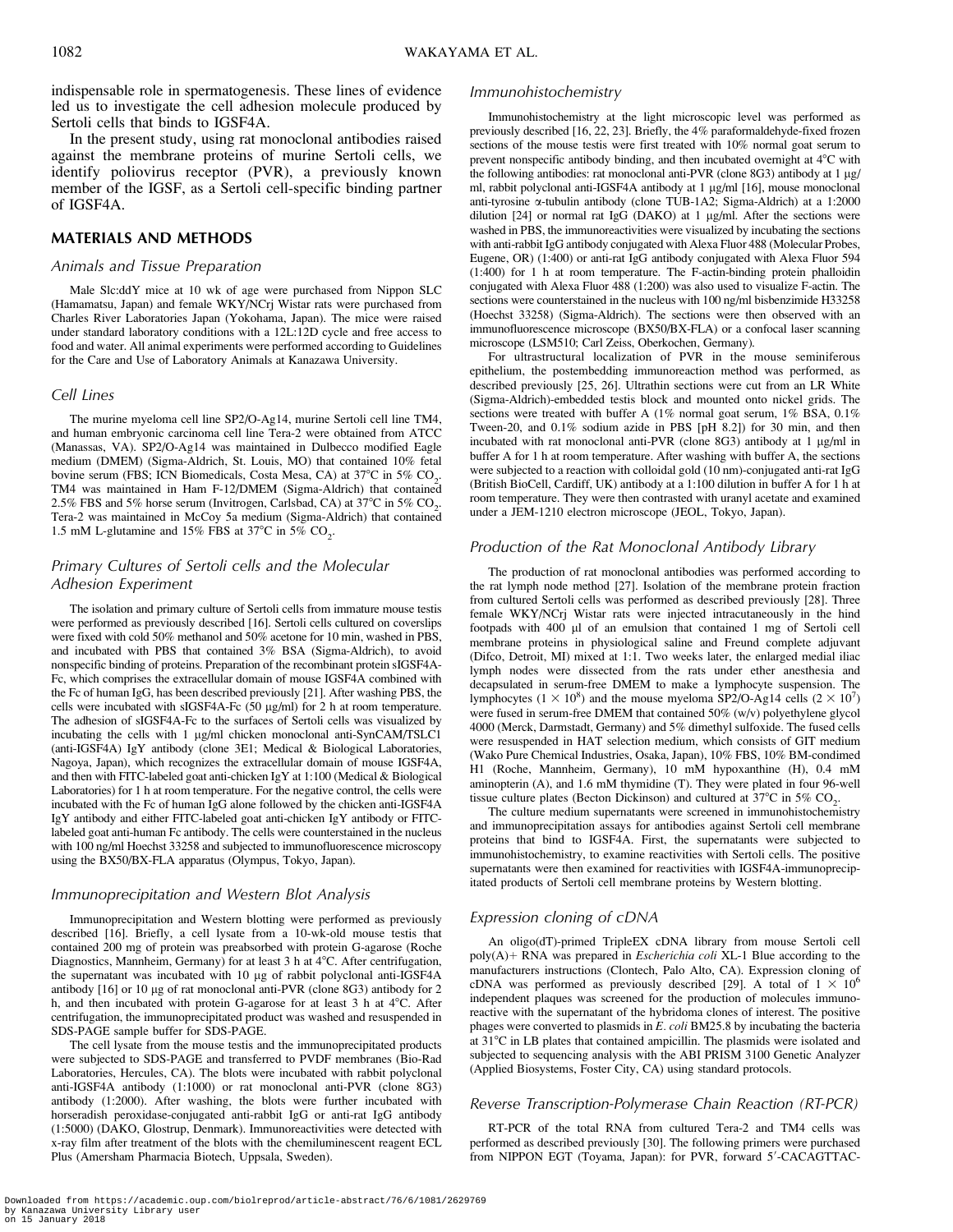

FIG. 1. Fluorescence immunohistochemistry for IGSF4A. A) In the adult mouse testis, the pattern of immunoreactivity for IGSF4A (green) in the seminiferous tubules varies with the stage of spermatogenesis. B) At stage XI, IGSF4A immunoreactivity is present in the zygotene spermatocytes (white arrowhead) and step 11 spermatids (white arrow). Note that the Sertoli cells (open arrowhead) are devoid of any immunoreactivity. C) After the incubation of primary cultured Sertoli cells from a 10-dayold mouse testis with the recombinant sIGSF4A-Fc, the surfaces of the Sertoli cells are immunostained with the anti-IGSF4A antibody (green). The inset shows the immunoreactivity in Sertoli cells at a higher magnification. D with inset) After incubation with Fc, Sertoli cells show no immunostaining with the anti-IGSF4A antibody. The same negative result was obtained with the anti-Fc antibody. B–D) The nuclei are counterstained with Hoechst 33258 (blue), except in the insets. Bar = 100  $\mu$ m (A), 25  $\mu$ m (B), 50  $\mu$ m (C, D), and 10  $\mu$ m (insets).

CAGCTACCTCT-3' and reverse 5'-GGGTTCCAGTTGCTATGCCT-3'; for IGSF4A, forward 5'-CAGTTGCCAAGTCAATAAGA-3' and reverse 5'-TCCCGATGGCTTCACATGTT-3'; and for glyceraldehyde-3-phosphate dehydrogenase (GAPDH), forward 5'-ACCACAGTCCATGCCATCAC-3' and reverse 5'-TCCACCACCCTGTTGCTGTA-3'.

#### Plasmid Construction and Transfection

A cDNA fragment that encompasses the entire coding sequence of mouse PVR was amplified by RT-PCR from the mouse testis cDNA using a forward primer that contains an *Eco*RI restriction site (shown in bold) (5'-GAATTCC-CACCATGGCTCAACTCGCCCGAGC-3') and a reverse primer that contains a SacII restriction site (shown in bold) (5'-CCGCGGCCTTGTGCTGTTTGG-CTCCATGT-3'). The resulting PCR fragment was cloned into the pCRII-TOPO plasmid vector (Invitrogen). This vector was then digested with EcoRI and SacII and the cDNA fragment was ligated into the mammalian expression vector pEYFP-N1 (Clontech Laboratories, Mountain View, CA) at the EcoRI/SacII sites within the multiple cloning site located downstream of the promoter and enhanced yellow fluorescent protein (EYFP)-coding region. The pPVR/EYFP vector or a vector that contained only EYFP (mock) was transfected using Lipofectamine 2000 reagent (Invitrogen) into TM4 cells that were cultured to subconfluency in 24-well plates. Twenty-four hours after transfection, the confluent cells were used in the cell adhesion experiment.

#### Cell Adhesion Experiment

Tera-2 cells cultured to subconfluency were dispersed with 0.1% trypsin and 1 mM EGTA. The cells were suspended at  $2 \times 10^7$  cells in 1 ml of Ham F-12/ DMEM and the cell membranes were labeled by the addition of the lipid-binding dye RKH26 (Dainippon Sumitomo Pharma, Osaka, Japan) to a concentration of 4 mM and rotating the tube gently for 5 min. Next,  $1 \times 10^3$  labeled Tera-2 cells in 1 ml of the same medium were placed onto the confluent cultures of nontransfected, pPVR/EYFP-transfected or mock-transfected TM4 cells in the wells of the 24-well plate. In some wells, recombinant sIGSF4A-Fc or the Fc fragment alone was added at 50 µg/ml to the culture of confluent TM4 cells for 1 h, followed by washing with fresh medium prior to the placement of Tera-2 cells. Furthermore, in some wells, chicken monoclonal anti-IGSF4A IgY antibody or non-immune chicken IgY was added at  $10 \mu g/ml$  to the suspension

cultures of Tera-2 cells for 1 h before their placement onto TM4 cells, and was maintained continuously during the period of coculture. These experiments were performed using three wells for each condition and were repeated three times. After incubation for 2 h, the wells were washed gently with fresh medium and observed under a fluorescent inverted microscope (Axiovert S100; Carl Zeiss). At  $10\times$  magnification, three fields were selected randomly in each of the three wells. The number of Tera-2 cells attached to the TM4 cells in each field was counted and expressed as mean  $\pm$  SD of nine fields. The statistical difference between two out of multiple mean values was examined by one-factor analysis of variance (ANOVA) followed by the Bonferroni post-hoc test. Differences with P values less than 0.05 were considered significant.

## RESULTS

# Specific Expression of IGSF4A by Spermatogenic Cells in the Mouse Testis

Immunoreactivity for IGSF4A was observed in the epithelia of the seminiferous tubules, at different stages of spermatogenesis (Fig. 1A). Most of the seminiferous tubules were immunostained in the basement membrane and close to the lumen. The immunopositive cells near the basement membrane represent intermediate spermatogonia through to early pachytene spermatocytes, whereas those close to the lumen represent step 7 round spermatids through to the elongated spermatids facing spermiation (Fig. 1B). The immunoreactivities in the spermatogenic cells diminished from middle pachytene spermatocytes through to the step 6 round spermatids. Sertoli cells were also devoid of IGSF4A immunoreactivity. These results are consistent with those in our previous report [16].

### Adhesion of IGSF4A to the Sertoli Cell Surface

To determine if Sertoli cells express any cell adhesion molecule that binds to IGSF4A, a molecular adhesion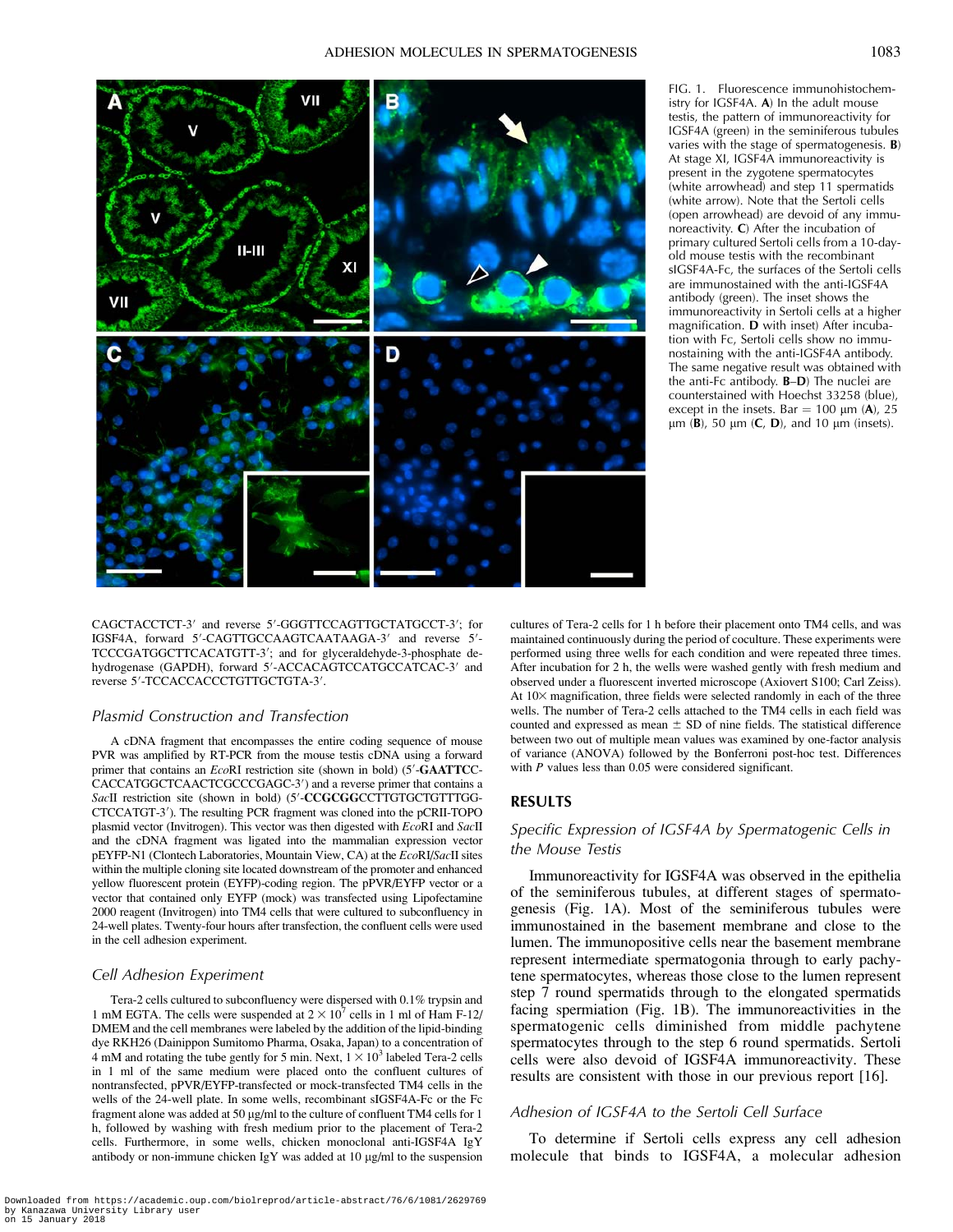FIG. 2. Screening of different rat monoclonal antibodies against the membrane proteins of Sertoli cells. A–C) Fluorescence immunohistochemistry of mouse seminiferous tubules with monoclonal antibodies reactive with Sertoli cells (A, clone 3A2; B, clone 11B6; C, clone 8G3). Bar = 100  $\mu$ m. (D) Western blot analysis showing that the monoclonal antibody clone 8G3 reacts with the product of immunoprecipitation (IP) of the mouse testis homogenate with the anti-IGSF4A antibody. Note the single strong protein band of approximately 100 kDa, which represents PVR. Several other monoclonal antibody clones reactive with Sertoli cells also formed single protein bands of similar molecular mass (data not shown).



experiment was performed using a primary culture of Sertoli cells and the recombinant protein sIGSF4A-Fc, which consists of the extracellular domain of IGSF4A and the Fc fragment of human IgG. SIGSF4A-Fc adhered to the surface of Sertoli cells, as detected by immunofluorescence of the antibody against the extracellular domain of IGSF4A (Fig. 1C and inset). In contrast, when the cells were incubated with the Fc fragment alone, neither the same antibody nor the antibody against the Fc fragment showed any immunoreactivity on the cell surface, which indicates that Sertoli cells do not express IGSF4A, and that the Fc portion of sIGSF4A-Fc does not adhere to Sertoli cells (Fig. 1D and inset). These results suggest that IGSF4A binds to certain cell adhesion molecules on the surface of Sertoli cells in a heterophilic manner.

# Cloning of PVR as a Candidate Heterophilic Binding Partner of IGSF4A

To identify the cell adhesion molecule expressed by Sertoli cells that can specifically bind to IGSF4A, we prepared a library of rat monoclonal antibodies against the membrane proteins of Sertoli cells grown in primary culture. In total, 1152 wells that contained hybridoma clones that were obtained in three separate fusion experiments were analyzed, and the culture supernatants from 156 wells were shown by immunohistochemistry to react with Sertoli cells. For the second screening, we examined whether these clones reacted with the anti-IGSF4A-immunoprecipitated products of the mouse testis lysate by Western blotting the culture supernatants using the limiting dilution method. Among the 156 clones that reacted with Sertoli cells in immunohistochemistry, five clones (3A2, 3H9, 5C10, 8G3, and 11B6) were found to be reactive with the immunoprecipitation products. These hybridoma clones were confirmed to react specifically with the candidate Sertoli cell surface-binding partner of IGSF4A by both immunohistochemistry and Western blotting (Fig. 2, A–D).

To identify the Sertoli cell proteins recognized by the monoclonal antibodies produced by these selected hybridoma clones, we screened a library of mouse testis cDNA that was introduced on an expression vector. One cDNA clone with a protein product that was reactive with the monoclonal antibody clone 8G3 was isolated. Sequencing analysis of this cDNA clone revealed that it was identical to the cDNA of a known cell adhesion molecule, poliovirus receptor (PVR) [31], which is also known as nectin-like molecule-5 (Necl-5) [32], CD155 [33] and Tage4 [34] (GenBank accession no. BC032283). The other four monoclonal antibodies failed to react with the products of the mouse testis cDNA library in the present screening.

# Expression and Cellular Localization of PVR in the Mouse Testis

The expression and cellular localization of PVR in the mouse testis were examined by immunohistochemistry using the rat monoclonal anti-PVR (clone 8G3) antibody (Fig. 3). The immunoreactivity was distributed in a radial pattern in the epithelia of the seminiferous tubules and was also detected in the cells of the interstitial tissue (Fig. 3A). However, the latter immunoreactivity seemed to be nonspecific, since incubation with normal rat IgG also stained the cells of the interstitial tissue (Fig. 3B). In the seminiferous epithelium, PVR immunoreactivity was distributed diffusely from the basal to the apical portions of the epithelium, regardless of the stage of spermatogenesis, and appeared as finger-like processes or thin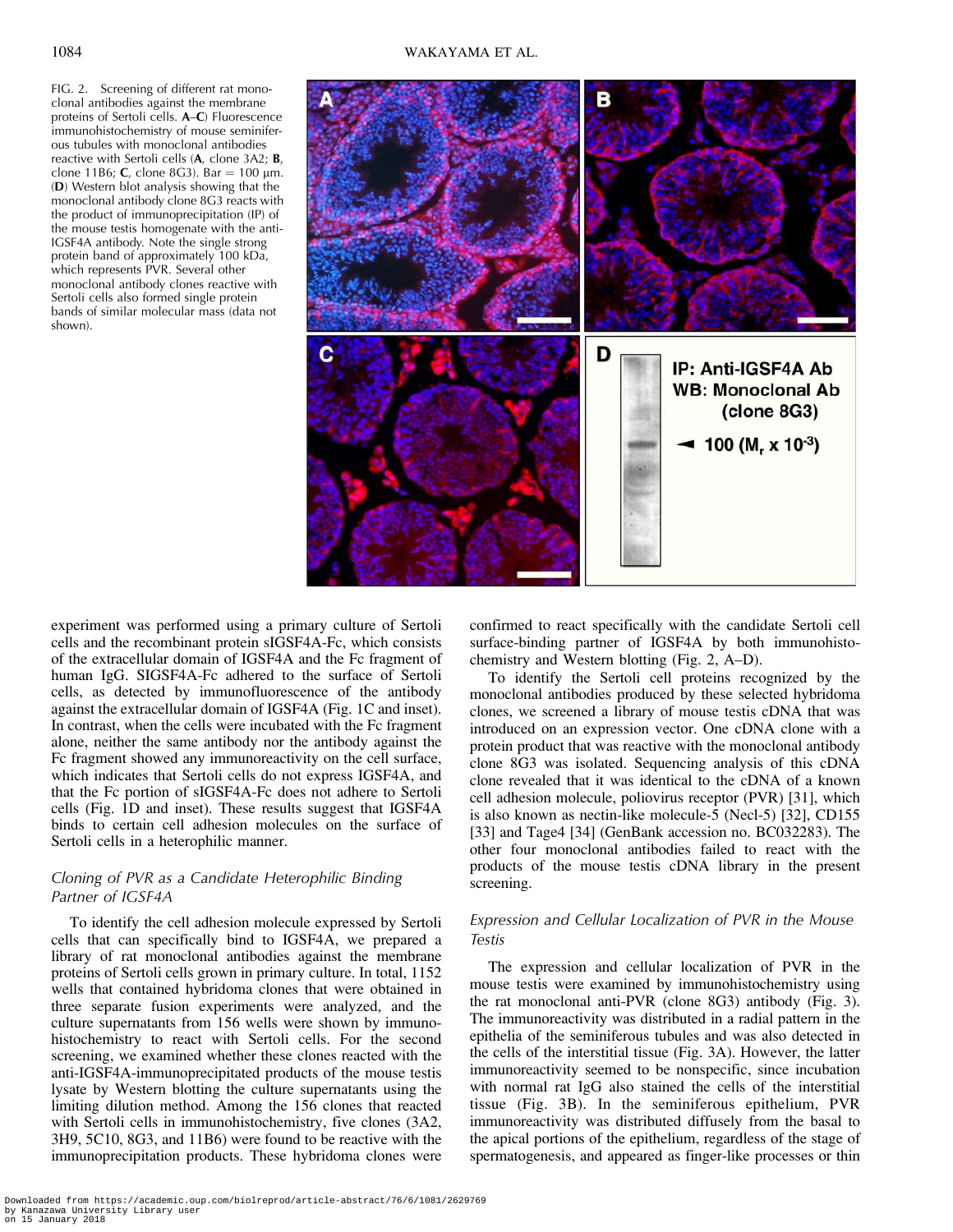

FIG. 3. Light microscopic immunohistochemistry for PVR in the adult mouse testis. Frozen sections of 10-wk-old testes were immunostained with the rat monoclonal anti-PVR antibody (clone  $8G3$ ) ( $A, C$ –F) or normal rat IgG (B). A) Immunoreactivity for PVR is present in the seminiferous epithelium and also in the cells of the interstitial tissue. B) No immunoreactivity is detected within the seminiferous tubules using normal rat IgG as control. Some interstitial cells are stained nonspecifically.  $C-F$  At stages I–III (C), IV–VI (D), IX (E) and X–XII (F) immunoreactivity is present throughout the seminiferous epithelium. Bar  $= 100$  µm (**A**, **B**) and 25 µm (**C–F**).

sheets. These characteristics of PVR immunoreactivity were indicative of Sertoli cells (Fig. 3, A and C–F).

To confirm the cellular localization of PVR in the seminiferous epithelium, we performed double-immunofluorescence microscopy using a combination of the rat monoclonal anti-PVR antibody (clone 8G3) and the mouse monoclonal antibody against tyrosine  $\alpha$ -tubulin, which is a Sertoli cell marker [24], or phalloidin, which binds to F-actin, an ES marker [5]. The immunoreactivities for PVR and tyrosine  $\alpha$ tubulin colocalized in the seminiferous epithelium (Fig. 4, A– C). In addition, the fluorescence for phalloidin partially overlapped with the immunoreactivity for PVR (Fig. 4, D–F). None of these antibodies immunostained spermatogenic cells. These results confirm that PVR is expressed specifically by Sertoli cells but not by spermatogenic cells.

Ultrastructural localization of PVR in the seminiferous tubules was performed by postembedding immunoelectron microscopy (Fig. 5). The gold particles representing PVR immunoreactivity were located exclusively in the Sertoli cells. The Sertoli cells were characterized by a large irregular-shaped nucleus with a tripartite nucleolus. In the apical portions of the seminiferous epithelium, where Sertoli cells are in contact with elongated spermatids, the gold particles lined up along the cell membranes of the Sertoli cells (Fig. 5, A and B). In the basal portions of the epithelium, where Sertoli cells are in contact with earlier spermatogenic cells, the gold particles were located in both the cell membrane and cytoplasm of the Sertoli cells (Fig. 5, C and D). No focal enrichment of PVR immunoreactivity was noted in the membranes of the Sertoli cells.

# Interaction Between PVR and IGSF4A in the Mouse Testis

To examine whether PVR interacts with IGSF4A in vivo, each antigen was immunoprecipitated in the mouse testis lysate with the corresponding antibody and then examined with the other antibody by Western blotting. When the testis lysate was immunoprecipitated with rat monoclonal anti-PVR or rabbit polyclonal anti-IGSF4A antibody, both the anti-PVR and anti-IGSF4A antibodies detected the corresponding protein bands of 100 kDa and 130 kDa, respectively, in either immunoprecipitation product (Fig. 6, A and B). The control immunoprecipitation products without the testis cell lysate showed no immunoreactive protein bands for either antibody. These



FIG. 4. Double immunostaining of the seminiferous epithelium of adult mouse testis with rat monoclonal anti-PVR antibody and mouse monoclonal anti-tyrosine  $\alpha$ -tubulin antibody or phalloidin. **A–C**) The immunoreactivities for PVR (red, A) and for tyrosine  $\alpha$ -tubulin (green, **B**), a marker of Sertoli cells, mostly overlap when the photographs are merged (yellow, C). D–F) Fluorescence for phalloidin, which represents the actin filaments in the apical and basal ectoplasmic specializations (green, E), overlaps with the corresponding portions of the immunoreactivity for PVR (red, D) when the photographs are merged (yellow, F). A– F) Open arrowheads represent apical ES.  $Bar = 25 \mu m$ .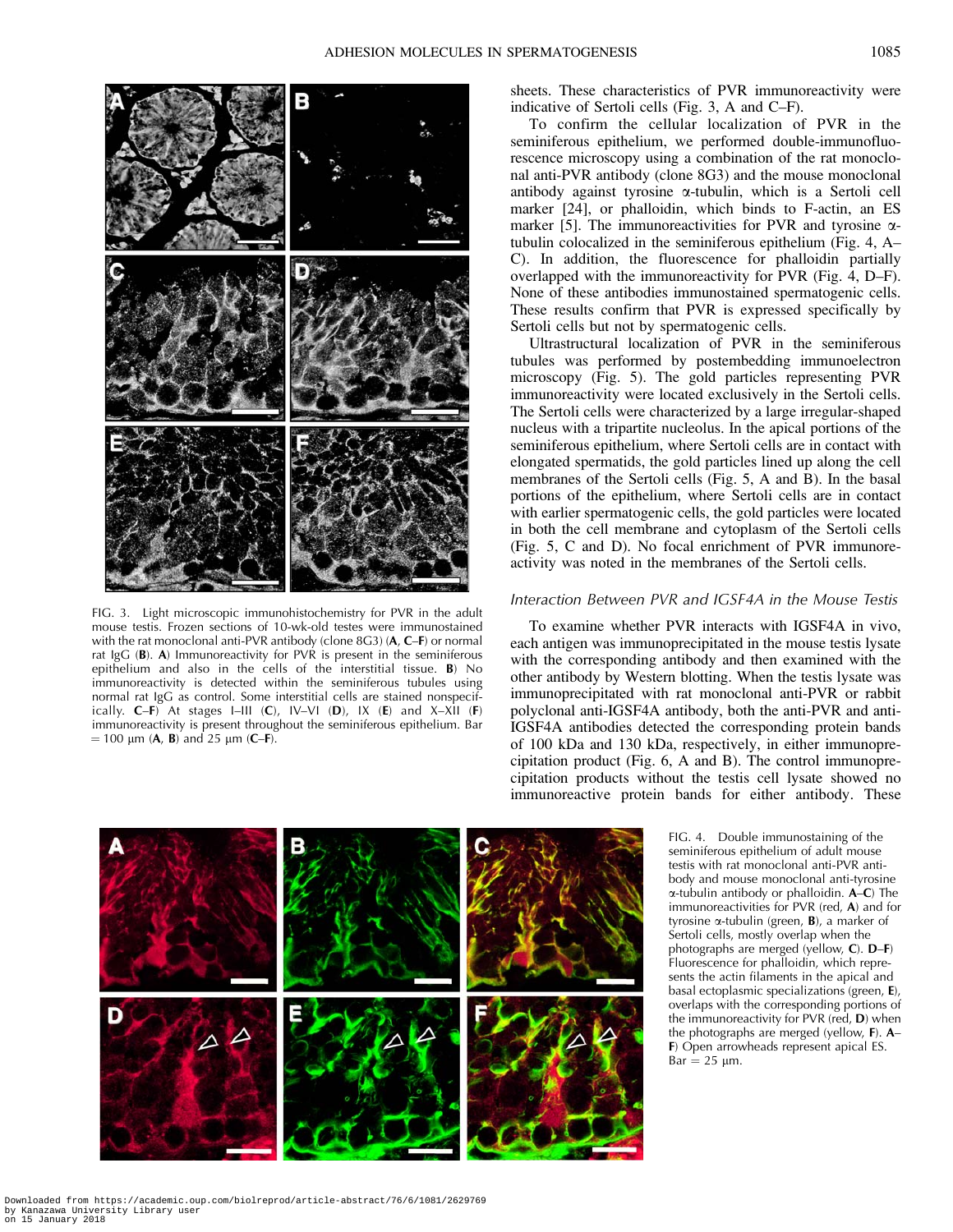FIG. 5. Electron microscopic immunocytochemistry showing the localization of PVR in the seminiferous epithelium of adult mouse testis using the postembedding method. A) In the stage I tubule, the step 1 (St1) and step 13 (St13) spermatids, as well as Sertoli cells (Se) are visible. B) Higher magnification of the area labeled with white arrowheads in A. The gold particles representing immunoreactivity for PVR are located in the portions of the Sertoli cell (Se) membrane (black arrowheads) that are in contact with the head of the spermatid (St), which is immunonegative. C) In the stage IV tubule, type B spermatogonia (Sg), pachytene spermatocytes (Sc), and Sertoli cells (Se) are visible. D) Higher magnification of the area labeled with white arrowheads in C. The gold particles representing the immunoreactivity for PVR are located mainly on the cell membrane (black arrowheads) but are also present in the cytoplasm of Sertoli cells (Se). The neighboring spermatocyte (Sc) is immunonegative. Bar = 2  $\mu$ m (**A**, **B**) and 100 nm (**C**, **D**).



results suggest that IGSF4A on spermatogenic cells and PVR on Sertoli cells form relatively strong bonds in vivo.

The cellular localization of PVR was compared with that of IGSF4A by double-immunofluorescence microscopy (Fig. 7). As already demonstrated, PVR immunoreactivity was distributed throughout the membranes of Sertoli cells, whereas IGSF4A immunoreactivity was restricted to two spermatogenic cell populations that were located basally and apically in the seminiferous epithelium. Consequently, the two immunoreactivities colocalized only at the portions of the Sertoli cell membrane that were in contact with IGSF4A-immunopositive spermatogenic cells.

# Adhesion of Spermatogenic and Sertoli Cells Through the Interaction of IGSF4A and PVR

To investigate whether the heterophilic interaction between PVR and IGSF4A is responsible for cell-to-cell adhesion, we cocultured the murine Sertoli cell line TM4 and the human embryonic carcinoma cell line Tera-2. TM4 cells are characterized by a large irregular shape with many projections, similar to primary cultured Sertoli cells [35], whereas Tera-2 cells are derived from a lung metastasis of testicular embryonic carcinoma cells [36]. RT-PCR revealed that TM4 expressed PVR but not IGSF4A, whereas Tera-2 expressed IGSF4A but not PVR (Fig. 8A). The cell membranes of the Tera-2 cells were labeled in advance with a fluorescent dye and examined for ability to adhere to a confluent culture of TM4 cells in the presence and absence of PVR overexpression. The results of a representative experiment are shown (Fig. 8, B and C). When TM4 cells were transfected with mouse PVR cDNA, the average number of adhered Tera-2 cells per field increased 3.1 fold  $(P < 0.01)$  compared to nontransfected or mocktransfected TM4 cells. In contrast, preincubation of PVR- Fc, which represents the extracellular domain of IGSF4A, reduced the number of adhered Tera-2 cells by  $82\%$  ( $P < 0.01$ ) compared with preincubation of PVR-transfected TM4 cells with the Fc, or by 45% ( $P < 0.05$ ) compared with the mocktransfected TM4 cells without preincubation. Furthermore, the addition to the culture medium of chicken monoclonal anti-IGSF4A IgY antibody, which binds to the extracellular domain of IGSF4A, reduced the numbers of Tera-2 cells that adhered to PVR-transfected TM4 cells by  $80\%$  ( $P < 0.01$ ) or that adhered to mock-transfected TM4 cells by  $40\%$  ( $P < 0.05$ ). The experiment was repeated three times with similar results. These results indicate that PVR overexpression in naturally PVR-expressing cells promotes their capacity to adhere to IGSF4A-expressing cells, and this effect is abolished by inhibiting the binding between PVR and IGSF4A, which suggests that the heterophilic interaction between PVR and IGSF4A is responsible for cell-to-cell adhesion.

transfected TM4 cells with the recombinant protein sIGSF4A-

# DISCUSSION

Using rat monoclonal antibodies against the membrane proteins of mouse Sertoli cells and expression cloning, we have identified PVR [31] as a heterophilic binding partner of IGSF4A in the mouse testis. PVR and IGSF4A belong to a subclass of IGSF adhesion molecules that are known as the nectins and nectin-like molecules (necls) [37]. PVR and IGSF4A are also called Necl-5 and Necl-2, respectively. Members of this subclass are composed of three extracellular Ig-like domains, a single transmembrane region, and a cytoplasmic domain [37]. Through the interactions of their Ig-like domains, these adhesion molecules form cis-dimers on the same cell membrane and trans-dimers on the opposing cell membranes. A distinction between the nectins and necls is the ability of the former to interact with the cytoplasmic actin-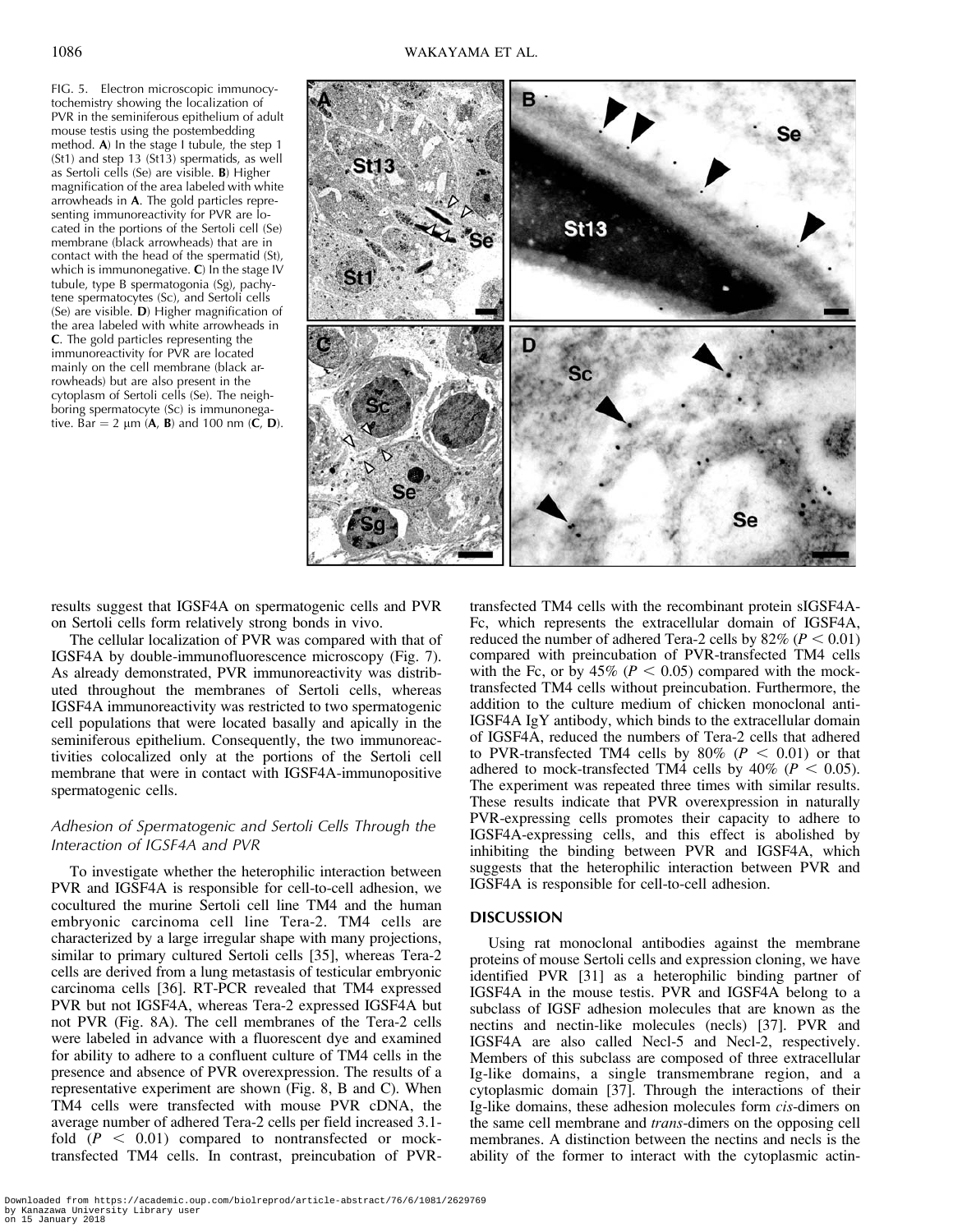binding protein afadin [37]. The binding activity of PVR is exclusively heterophilic, whereas the binding activities of other nectins and necls are both homophilic and heterophilic [38]. Furthermore, while other nectins and necls mediate only cellto-cell contact, PVR is also involved in the contact between cells and the extracellular matrix component vitronectin [39].

PVR is expressed by many cancer cells and cultured cell lines [40]. In normal animal tissues, PVR is known to be expressed abundantly by immunocompetent cells in the tonsils and Peyer patches [39, 41]. The present report is the first to characterize the expression and localization of PVR in the mouse seminiferous epithelium. From immunohistochemistry at both the light and electron microscopic levels, PVR appears to be distributed diffusely on the Sertoli cell membrane throughout the thickness of the seminiferous epithelium, without focal enrichment in any specific areas. A similar diffuse membrane distribution has been observed for IGSF4A in the apical elongated spermatids and basal earlier spermatogenic cells [16]. Although it was difficult in the present study to recognize the apical and basal ES or desmosome-like junction morphologically, the diffuse distributions of PVR and IGSF4A suggest that the site of interaction between these adhesion molecules are not restricted to specific morphological structures formed between spermatogenic and Sertoli cells. Since the portions of Sertoli cell membrane in contact with round spermatids, which do not express IGSF4A, also showed intense PVR immunoreactivity, it is possible that round spermatids express some other IGSF molecule as a binding partner of Sertoli cell PVR. In some cultured cell systems, PVR has been reported to bind heterophilically to IGSF molecules, such as poliovirus receptor-related (PVRL) 3 [42], CD226 [43], and CD44 [44], although the physiological roles of combinations of these molecules and PVR have not been documented. The heterophilic binding of PVR to IGSF4A, as revealed in the present study in the mouse seminiferous epithelium, is sufficiently strong to be detected by coimmunoprecipitation. Furthermore, the present cell adhesion experiment in a cultured system shows that the binding between PVR and IGSF4A can indeed mediate cell-to-cell adhesion.

Previous studies have indicated that adhesion molecules other than IGSF4A and PVR are expressed in the seminiferous epithelium. These include N-cadherin, junctional adhesion molecule (JAM) 2, JAM3, PVRL2 (formerly called Nectin-2), PVRL3 (Nectin-3), integrin  $\alpha$ 6 $\beta$ 1, and laminin  $\gamma$ 3 [5, 45–47]. N-cadherin, which is a member of the classical calciumdependent cadherin family, is found in association with all the morphological adhesion structures formed between Sertoli cells and between Sertoli and spermatogenic cells, including the adherens junction, desmosome, desmosome-like junction, apical ES, and basal ES. In these structures, N-cadherin is localized to the cell membranes of both sides, to facilitate homophilic binding [48, 49]. On the other hand, JAMs and nectins are members of the IGSF and are found primarily associated with the apical ES formed between Sertoli and elongated spermatids. In this position, JAM2 and PVRL2 located on the sides of the Sertoli cells bind heterophilically to JAM3 and PVRL3, respectively, which are located on the sides of the elongated spermatids. However, as revealed in the present study, the combination of PVR and IGSF4A is unique, in that it is involved in adhesion not only between Sertoli cells and elongated spermatids located apically but also between Sertoli cells and the early spermatogenic cells that are located basally in the seminiferous epithelium.

Recently, the IGSF4A-deficient mouse was generated and shown to have disruption of spermatogenesis resulting in male infertility, which indicates that IGSF4A is indispensable for



FIG. 6. Western blot analysis (WB) showing the interaction between PVR and IGSF4A in the adult mouse testis.  $A$ ,  $B$ ) Immunoprecipitation (IP) was performed in the presence or absence of cell lysate from the 10-wk-old mouse testis using the antibody against PVR (Pv) or IGSF4A (Ig4). The cell lysate and products of IP were electrophoresed, blotted, and probed with rat monoclonal anti-PVR antibody (A) or rabbit polyclonal anti-IGSF4A antibody (B). The molecular masses of the immunoreactive bands for PVR (100 kDa) and IGSF4A (130 kDa) are indicated. H and L represent the bands for the coprecipitated heavy and light chains of the IgG, respectively.

spermatogenesis [17–20]. In the seminiferous tubules of adult IGSF4A-deficient mice, many elongating spermatids with distorted shapes are found to have detached from the epithelium and accumulated in the lumen. Many apoptotic spermatogenic cells are found throughout the epithelium, whereas almost no mature motile spermatozoa are found in the lumen. In view of these observations, the present results suggest that the heterophilic binding between IGSF4A and PVR accounts, at least partly, for the interaction between spermatogenic and Sertoli cells, which is indispensable for spermatogenesis.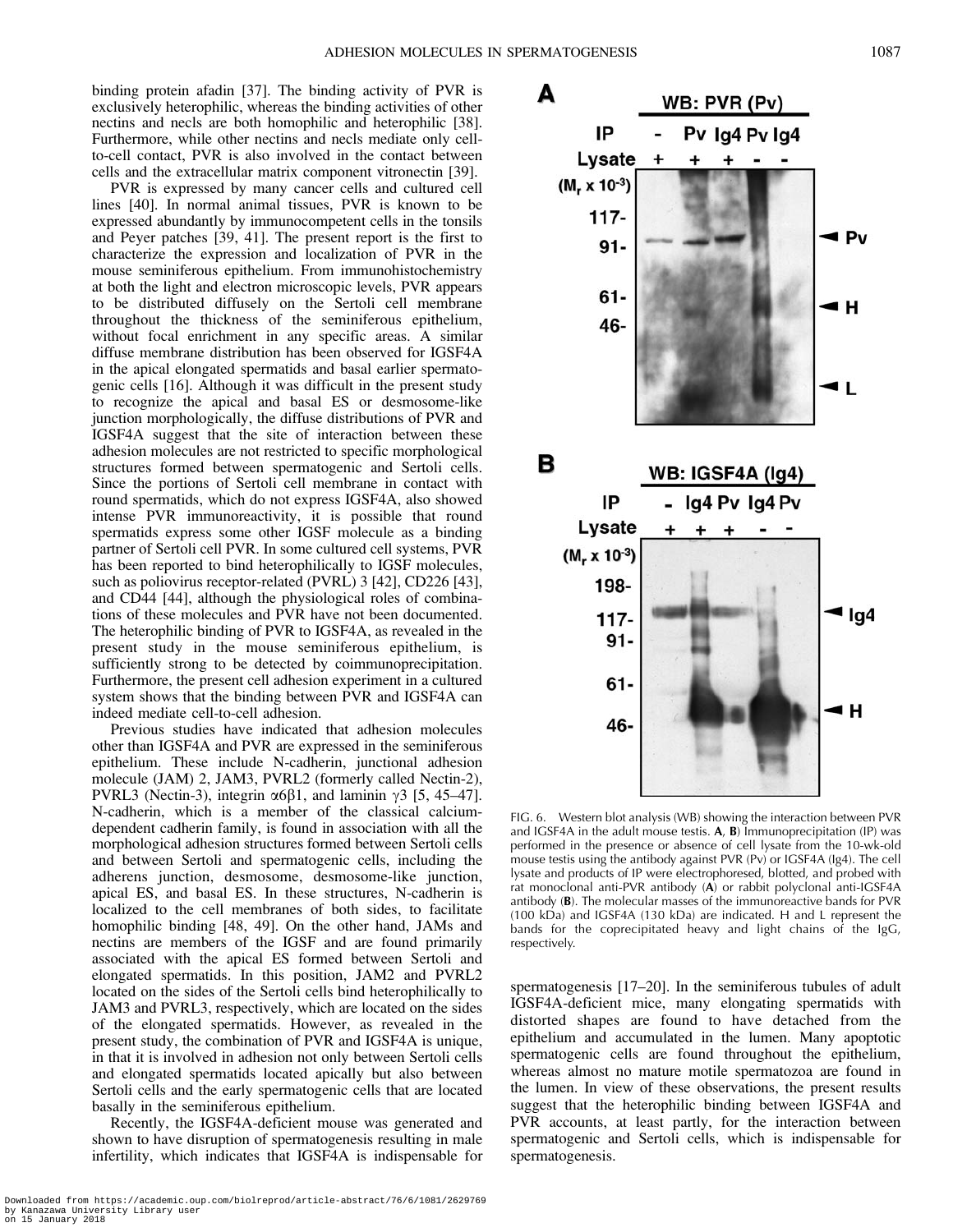FIG. 7. Double immunostaining of the adult mouse testis with rat monoclonal anti-PVR and rabbit polyclonal anti-IGSF4A antibodies. At stages IV–VI (A–C) and XII  $(D-F)$ , the immunoreactivity for PVR is distributed across the entire Sertoli cell surface (red; A, D), whereas that for IGSF4A is present on the surface of a subpopulation of spermatogenic cells located in the apical and basal regions of the seminiferous epithelium (green; B, E). These two immunoreactivities overlap where the corresponding cell populations adhere to each other (yellow;  $C$ , F). Bar = 25 µm.



FIG. 8. Adhesion between PVR- and IGSF4A-expressing cells. A) Expression of PVR and IGSF4A in TM4 and Tera-2 cells, respectively, as detected by RT-PCR. GAPDH represents the positive control gene. **B**,  $C$  TM4 cells were cultured to confluency in 24-well plates without (Control) or with transfection with PVR (PVR) or the vector alone (Mock), and the PVRtransfected cells were preincubated for 1 h without or with recombinant sIGSF4A-Fc  $(PVR+Rec)$  or Fc  $(PVR+Fc)$  in the culture medium. The fluorescently labeled Tera-2 cells were then placed on the TM4 cells and cultured for 1 h in the absence or presence of chicken monoclonal anti-IGSF4A IgY antibody ( $PVR+Ab$ ) or non-immune chicken IgY ( $PVR+IgY$ ). The average number of Tera-2 cells attached per field is plotted with SD (B, graph; C, picture). The PVR-transfected TM4 cells adhere 3.1-fold more Tera-2 cells than do the nontransfected or mocktransfected TM4 cells. Preincubation of PVR-transfected TM4 cells with sIGSF4A-Fc or the presence of anti-IGSF4A antibody in the culture medium reduces significantly the number of adhered cells.  $\frac{8}{7}$ ,  $P < 0.05$ ; \*\*,  $P < 0.01$ ; n = 6–9. Bar = 50 µm.



PVR+Fc

PVR+Ab



**PVR+Rec**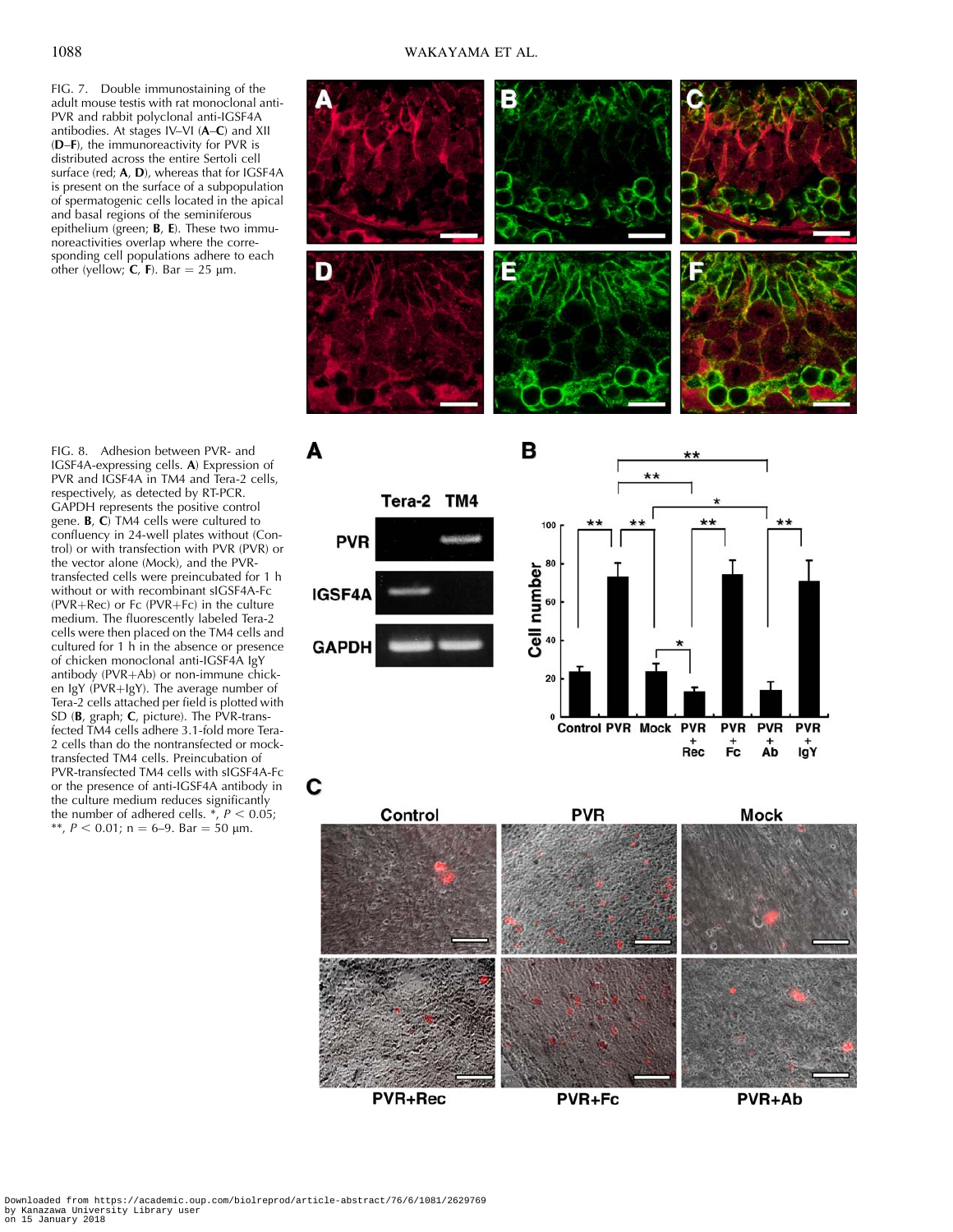The mechanism by which the adhesion between spermatogenic and Sertoli cells regulates the process of spermatogenesis is largely unknown and will be the subject of future study. In the case of E-cadherin-mediated cell-to-cell adhesion at the adherens junctions of epithelial cells, it is well documented that the homophilic binding between cadherins regulates intracellular signaling mechanisms through the cytoplasmic proteins catenin  $\alpha$  and  $\beta$ , which function as adapters between the cytoplasmic domains of cadherins and actin filaments. Furthermore, the cytoplasmic domains of nectins bind to afadin that is associated with actin filaments [37]. In the cultured cell systems, PVR binds through its cytoplasmic protein 4.1-binding motif to Tctex-1, which is a dynein light chain [35], and simultaneously binds through its PDZ-binding motif to the l1B subunit of the clathrin adaptor complex [50]. IGSF4A is known to bind through its protein 4.1-binding motif to erythrocyte membrane protein band 4.1-like 3 (also known as Dal-1/protein 4.1B), which is an actin-binding protein [51], and through its PDZ-binding motif to calcium/calmodulin-dependent serine protein kinase (CASK) [14] and syntenin [14] in cultured neurons, or to the membrane protein palmitoylated 6 (MPP6) (also known as Pals2) [15] and MPP3 (also known as Dlg3) [52] in cultured HEK293 cells. However, whether these potential signaling molecules are involved in the interaction of PVR with IGSF4A in the testis and function in spermatogenesis is unknown and warrants further investigation.

#### REFERENCES

- 1. O'Donnell L, Meachem SJ, Stanton PG, McLachlan RI. Endocrine regulation of spermatogenesis. In: Neill JD, Plant TM, Pfaff DW, Challis JR, de Kretser DM, Richards JS, Wassarman RM (eds.), Knobil and Neill's Physiology of Reproduction, 3rd ed. New York: Elsevier Academic Press; 2006:1017–1069.
- 2. Griswold MD, McLean D. The Sertoli cell. In: Neill JD, Plant TM, Pfaff DW, Challis JR, de Kretser DM, Richards JS, Wassarman RM (eds.), Knobil and Neill's Physiology of Reproduction, 3rd ed. New York: Elsevier Academic Press; 2006:949–975.
- 3. Enders GC. Sertoli-Sertoli and Sertoli-germ cell communications. In: Russell LD, Griswold MD (eds.), The Sertoli Cell. Clearwater: Cache River Press; 1993:447–460.
- 4. Mruk DD, Cheng CY. Cell-cell interactions at the ectoplasmic specialization in the testis. Trends Endocrinol Metab 2004; 15:439–447.
- 5. Salanova M, Ricci G, Boitani C, Stefanini M, De Grossi S, Palombi F. Junctional contacts between Sertoli cells in normal and aspermatogenic rat seminiferous epithelium contain alpha6beta1 integrins, and their formation is controlled by follicle-stimulating hormone. Biol Reprod 1998; 58:371– 378.
- 6. Sakisaka T, Takai Y. Biology and pathology of nectins and nectin-like molecules. Curr Opin Cell Biol 2004; 16:513–521.
- 7. Brummendorf T, Rathjen FG. Cell adhesion molecules 1: immunoglobulin superfamily. Protein Profile 1995; 2:963–1108.
- 8. Kerr JB, Loveland KL, O'Bryan MK, de Kretser DM. Cytology of the testis and intrinsic control mechanisms. In: Neill JD, Plant TM, Pfaff DW, Challis JR, de Kretser DM, Richards JS, Wassarman RM (eds.), Knobil and Neill's Physiology of Reproduction, 3rd ed. New York: Elsevier Academic Press; 2006:827–947.
- 9. Dym M, Feng L. The role of the Sertoli cell in spermatogonial stem cell fate. In: Skinner MK, Griswold MD (eds.), Sertoli Cell Biology, New York: Elsevier Academic Press; 2005:303–315.
- 10. Wakayama T, Ohashi K, Mizuno K, Iseki S. Cloning and characterization of a novel mouse immunoglobulin superfamily gene expressed in early spermatogenic cells. Mol Reprod Dev 2001; 60:158–164.
- 11. Gomyo H, Arai Y, Tanigami A, Murakami Y, Hattori M, Hosoda F, Arai K, Aikawa Y, Tsuda H, Hirohashi S, Asakawa S, Shimizu N, et al. A 2- Mb sequence-ready contig map and a novel immunoglobulin superfamily gene IGSF4 in the LOH region of chromosome 11q23.2. Genomics 1999; 62:139–146.
- 12. Kuramochi M, Fukuhara H, Nobukuni T, Kanbe T, Maruyama T, Ghosh HP, Pletcher M, Isomura M, Onizuka M, Kitamura T, Sekiya T, Reeves RH, et al. TSLC1 is a tumor-suppressor gene in human non-small-cell lung cancer. Nat Genet 2001; 27:427–430.
- 13. Urase K, Soyama A, Fujita E, Momoi T. Expression of RA175 mRNA, a

new member of the immunoglobulin superfamily, in developing mouse brain. Neuroreport 2001; 12:3217–3221.

- 14. Biederer T, Sara Y, Mozhayeva M, Atasoy D, Liu X, Kavalali ET, Sudhof TC. SynCAM, a synaptic adhesion molecule that drives synapse assembly. Science 2002; 297:1525–1531.
- 15. Shingai T, Ikeda W, Kakunaga S, Morimoto K, Takekuni K, Itoh S, Satoh K, Takeuchi M, Imai T, Monden M, Takai Y. Implications of nectin-like molecule-2/IGSF4/RA175/SgIGSF/TSLC1/SynCAM1 in cell-cell adhesion and transmembrane protein localization in epithelial cells. J Biol Chem 2003; 278:35421–35427.
- 16. Wakayama T, Koami H, Ariga H, Kobayashi D, Sai Y, Tsuji A, Yamamoto M, Iseki S. Expression and functional characterization of the adhesion molecule spermatogenic immunoglobulin superfamily in the mouse testis. Biol Reprod 2003; 68:1755–1763.
- 17. Fujita E, Kouroku Y, Ozeki S, Tanabe Y, Toyama Y, Maekawa M, Kojima N, Senoo H, Toshimori K, Momoi T. Oligo-astheno-teratozoospermia in mice lacking RA175/TSLC1/SynCAM/IGSF4A, a cell adhesion molecule in the immunoglobulin superfamily. Mol Cell Biol 2006; 26:718–726.
- 18. van der Weyden L, Arends MJ, Chausiaux OE, Ellis PJ, Lange UC, Surani MA, Affara N, Murakami Y, Adams DJ, Bradley A. Loss of TSLC1 causes male infertility due to a defect at the spermatid stage of spermatogenesis. Mol Cell Biol 2006; 26:3595–3609.
- 19. Yamada D, Yoshida M, Williams YN, Fukami T, Kikuchi S, Masuda M, Maruyama T, Ohta T, Nakae D, Maekawa A, Kitamura T, Murakami Y. Disruption of spermatogenic cell adhesion and male infertility in mice lacking TSLC1/IGSF4, an immunoglobulin superfamily cell adhesion molecule. Mol Cell Biol 2006; 26:3610–3624.
- 20. Surace EI, Strickland A, Hess RA, Gutmann DH, Naughton CK. Tslc1 (nectin-like molecule-2) is essential for spermatozoa motility and male fertility. J Androl 2006; 27:816–825.
- 21. Koma Y, Ito A, Wakayama T, Watabe K, Okada M, Tsubota N, Iseki S, Kitamura Y. Cloning of a soluble isoform of the SgIGSF adhesion molecule that binds the extracellular domain of the membrane-bound isoform. Oncogene 2004; 23:5687–5692.
- 22. Wakayama T, Koami H, Yamamoto M, Iseki S. Expression of the adhesion molecule spermatogenic immunoglobulin superfamily (SgIGSF) in mouse tissues. Acta Histochem Cytochem 2004; 37:365–371.
- 23. Wakayama T, Kato Y, Utsumi R, Tsuji A, Iseki S. A time- and cost-saving method of producing rat polyclonal antibodies. Acta Histochem Cytochem 2006; 39:71–79.
- 24. Wenz JR. Hess RA. Characterization of stage-specific tyrosinated alphatubulin immunoperoxidase staining patterns in Sertoli cells of rat seminiferous tubules by light microscopic image analysis. Tissue Cell 1998; 30:492–501.
- 25. Wakayama T, Mizushima S, Hirose J, Iseki S. Urinary trypsin inhibitor: production in the liver and reabsorption in the kidney of the rat. Acta Histochem Cytochem 1996; 29:227–236.
- 26. Fan L, Iseki S. Immunohistochemical localization of vascular endothelial growth factor in the endocrine glands of the rat. Arch Histol Cytol 1998; 61:17–28.
- 27. Sado Y, Okigaki T. A novel method for production of monoclonal antibodies. Evaluation and expectation of the rat lymph node method in cell and molecular biology. Cell Biol Int 1996; 20:7–14.
- 28. Tamai I, Ohashi R, Nezu JI, Sai Y, Kobayashi D, Oku A, Shimane M, Tsuji A. Molecular and functional characterization of organic cation/ carnitine transporter family in mice. J Biol Chem 2000; 275:40064–40072.
- 29. Wakayama T, Nagata K, Ohashi K, Mizuno K, Tanii I, Yoshinaga K, Oh-Oka T, Toshimori K. The expression and cellular localization of the sperm flagellar protein MC31/CE9 in the rat testis: possible posttranscriptional regulation during rat spermiogenesis. Arch Histol Cytol 2000; 63:33–41.
- 30. Sakulsak N, Wakayama T, Hipkaeo W, Yamamoto M, Iseki S. Cloning and characterization of a novel animal lectin expressed in the rat sublingual gland. J Histochem Cytochem 2005; 53:1335–1343.
- 31. Mendelsohn CL, Wimmer E, Racaniello VR. Cellular receptor for poliovirus: molecular cloning, nucleotide sequence, and expression of a new member of the immunoglobulin superfamily. Cell 1989; 56:855–865.
- 32. Chadeneau C, LeMoullac B, LeCabellec M, Mattei M, Meflah K, Denis MG. Isolation and chromosomal location of mE4, a novel murine gene of the immunoglobulin superfamily. Mamm Genome 1996; 7:636–637.
- 33. Mueller S, Cao X, Welker R, Wimmer E. Interaction of the poliovirus receptor CD155 with the dynein light chain Tctex-1 and its implication for poliovirus pathogenesis. J Biol Chem 2002; 277:7897–7904.
- 34. Ravens I, Seth S, Forster R, Bernhardt G. Characterization and identification of Tage4 as the murine orthologue of human poliovirus receptor/CD155. Biochem Biophys Res Commun 2003; 312:1364–1371.